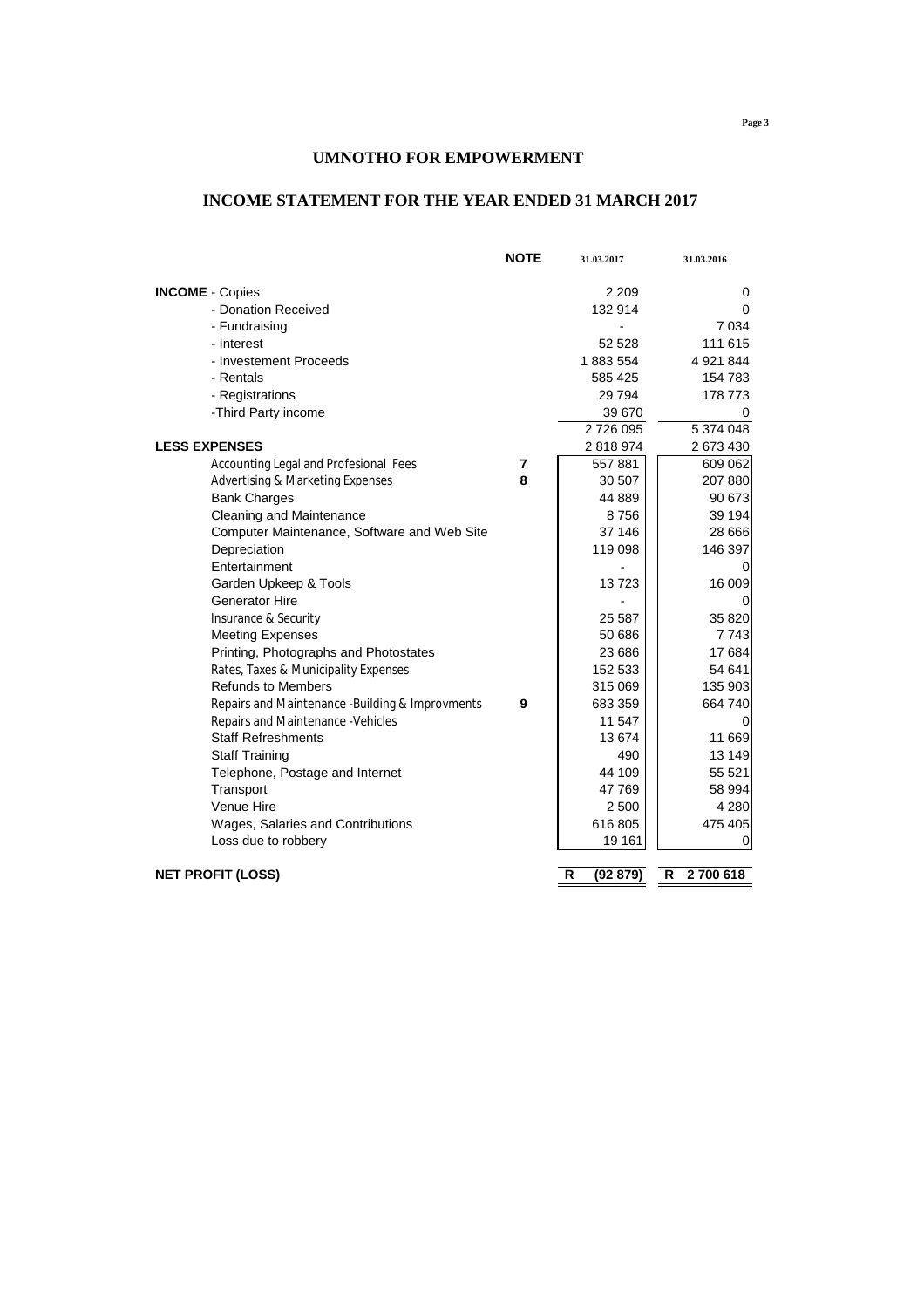# **BALANCE SHEET AT 31 MARCH 2017**

|                              | NOTE/(s) | 31.03.2017    | 31.03.2016    |
|------------------------------|----------|---------------|---------------|
| <b>CAPITAL EMPLOYED</b>      |          |               |               |
| <b>RETAINED INCOME</b>       |          |               |               |
| <b>Opening Balance</b>       |          | 2 602 247     | (98 372)      |
| Net Profit (Loss) for period |          | (92 879)      | 2 700 618     |
|                              |          | 2 509 368     | 2 602 247     |
| <b>MEMBERS INVESTMENTS</b>   | 4        | 3 2 2 6 9 5 7 | 3 2 2 6 9 5 7 |
|                              |          | R 5 736 325   | 5829204<br>R  |

## **EMPLOYMENT OF CAPITAL**

| <b>FIXED ASSETS</b>        | 3 | 4681777     | 4 793 802    |
|----------------------------|---|-------------|--------------|
| NET CURRENT ASSETS         |   | 1 054 547   | 1 035 402    |
| <b>Current Assets</b>      |   | 1 067 381   | 1 045 224    |
| Accounts Receivable        |   | 7 000       | 01           |
| Cash on Hand               |   | 9494        | 433          |
| Cash at Bank               |   | 1 050 886   | 1 044 791    |
| <b>Current Liabilities</b> |   | 12 833      | 9821         |
| <b>Accounts Payable</b>    | 6 | 12833       | 9821         |
|                            |   |             |              |
|                            |   | R 5 736 325 | 5829204<br>R |

**Page 2**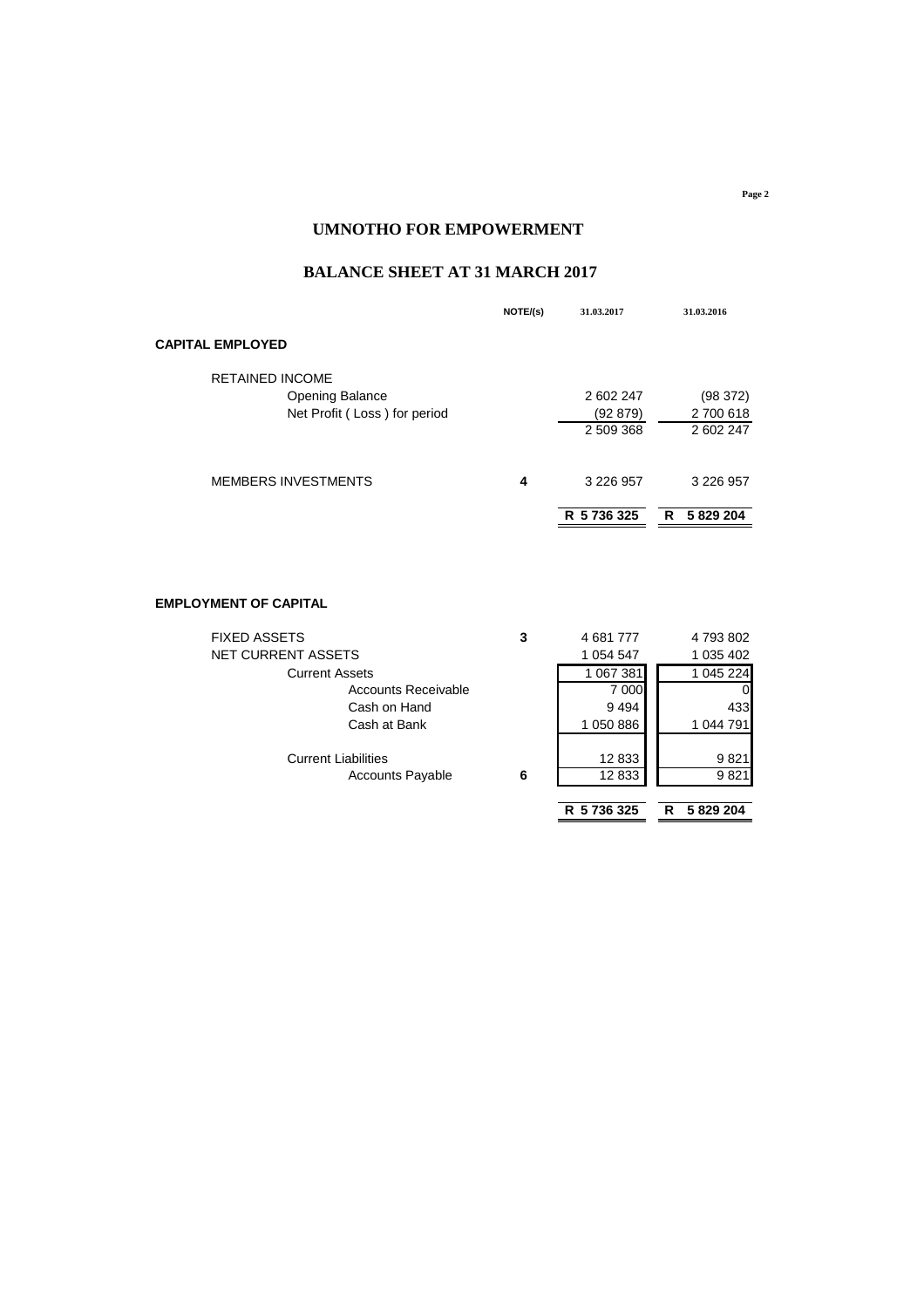# **NOTES TO THE FINANCIAL STATEMENTS FOR**

# **THE YEAR ENDED 31 MARCH 2017**

### 1. ACCOUNTING POLICY

The Financial Statements are prepared on a historical cost basis. The following are the principal accounting policies used by the business which are consistent with those of the previous years:-

a. FIXED ASSETS

All assets 20%

b. LEASES

Lease rentals are charged against income as incurred.

#### 2. TURNOVER

Income consists of government grants and donations received.

#### 3. FIXED ASSETS

|                                          |              |                      | 31.03.2017  | 31.03.2016  |
|------------------------------------------|--------------|----------------------|-------------|-------------|
| Fixed assets consist of the following :- |              |                      |             |             |
|                                          | <b>COST</b>  | ACC.                 | <b>BOOK</b> | <b>BOOK</b> |
|                                          | <b>PRICE</b> | DEP.                 | VALUE       | VALUE       |
| <b>Fixed Property</b>                    | 4 210 000    | $\Omega$             | 4 210 000   | 4 210 000   |
| Vehicles                                 | 196 235      | 70 645               | 125 590     | 156 988     |
| Wendy houses                             | 155 000      | 55 800               | 99 200      | 124 000     |
| Mobile Offices                           | 342 000      | 123 120              | 218 880     | 273 600     |
| <b>Furniture &amp; Fixture</b>           | 21 281       | 9023                 | 12 258      | 17 025      |
| <b>Computer Equipment</b>                | 24 545       | 8695                 | 15850       | 12 189      |
|                                          | R4 949 061   | R <sub>267</sub> 283 | R4 681 777  | R4 793 802  |
| 'N ACCETO                                |              |                      |             |             |

#### 3. FIXED ASSETS

Fixed property consists of land portions on the Rietfontien Farm 189 and is valued a purchase price respectively Portion 79 at R 610 000 purchase price , Portion 130 at R 1 500 000 purchase price as well as Portion 63 on the Nooitgedacht Farm 534 Portion 63 is valuded at R 2 100 000 purchase price.

#### 4. MEMBERS INVESTMENTS

This represents contributions made by members to the organisation for the future purchase of property.

#### 5. TAXATION

No provision for taxation has been made as the Association is exempt from normal tax.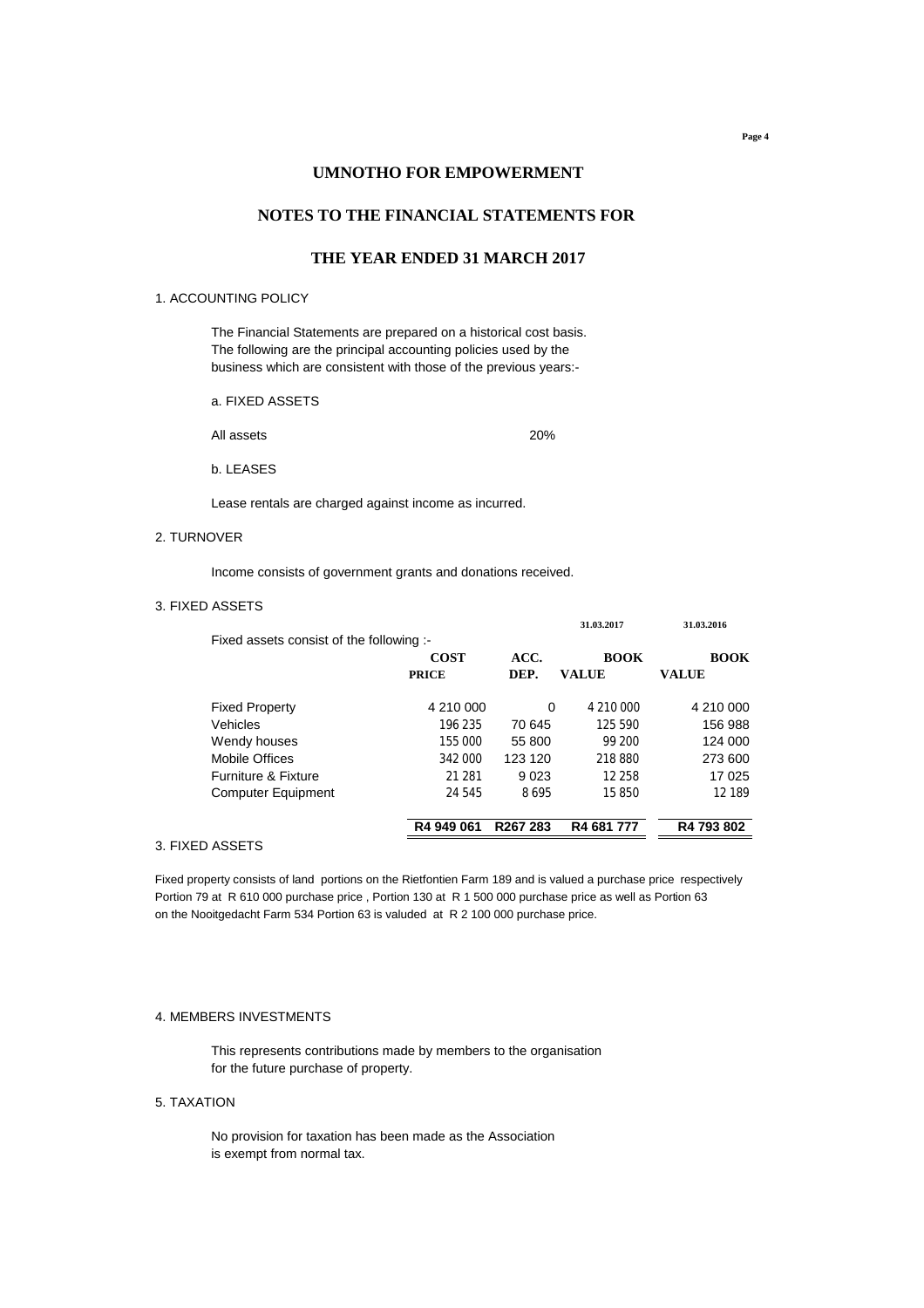**Page 4**

## **UMNOTHO FOR EMPOWERMENT**

## **NOTES TO THE FINANCIAL STATEMENTS CONTINUED FOR**

# **31.03.2016 31.03.2015** 6. ACCOUNTS PAYABLE Accounting Fee 3 200 Samsung Laptop over 16 months **6 and 18 and 18 and 18 and 18 and 18 and 18 and 18 and 18 and 18 and 18 and 18 and 18 and 18 and 18 and 18 and 18 and 18 and 18 and 18 and 18 and 18 and 18 and 18 and 18 and 18 and 18 and 18 R 12 833 R 9 821** 7. ACCOUNTING, LEGAL & PROFESIONAL FEES Sheriff expenses and the state of the state of the state of the state of the state of the state of the state of the state of the state of the state of the state of the state of the state of the state of the state of the st Town planners & Land savyors 199 538 206 385 Eviro Impact,Science terestrails 80 297 55 593 EIA, Elogical ,Funeral & Flora Assement 145 939 54 310 Legal expenses 23 256 23 124 Transfer costs for plots and the cost of plots of the costs for plots and the cost of the costs for plots of the cost of the costs of the costs of the costs of the costs of the costs of the costs of the costs of the costs Trafic Impact 10 08 350<br>Accounting & Bookkeeping Fees 10 501 5333 Accounting & Bookkeeping Fees 10 501  **557 881 609 063** 8.ADVERTISING & MARKETING EXPENSES Marketing Expenses 16 257 46 000 T-Shirts - 18 468 Business plans & Profiles 14 250 46 092 Launching of plot 63 and 100 set of 100 set of 100 set of 100 set of 100 set of 100 set of 100 set of 100 set o **R 30 507 R 207 880** 9. REPAIRS AND MAINTENANCE- BUILDING & IMPROVEMENTS Repairs & Improvements to plot 130 24 128 25 787 Repairs & Improvements to plot 79 80 927 159 091 Repairs & Improvements to plot 63 192 552 64 053 Plumbing 20 902 35 139 Electrical Installations 2720 59692 Renovations to wendy houses and the set of the set of the set of the set of the set of the set of the set of the set of the set of the set of the set of the set of the set of the set of the set of the set of the set of the Electrical Engineering 106 020 96 210 Electrical Fence 75 178 General Repairs & Renovations 174 071 16 273 **R 683 359 R 664 740**

## **THE YEAR ENDED 31 MARCH 2017**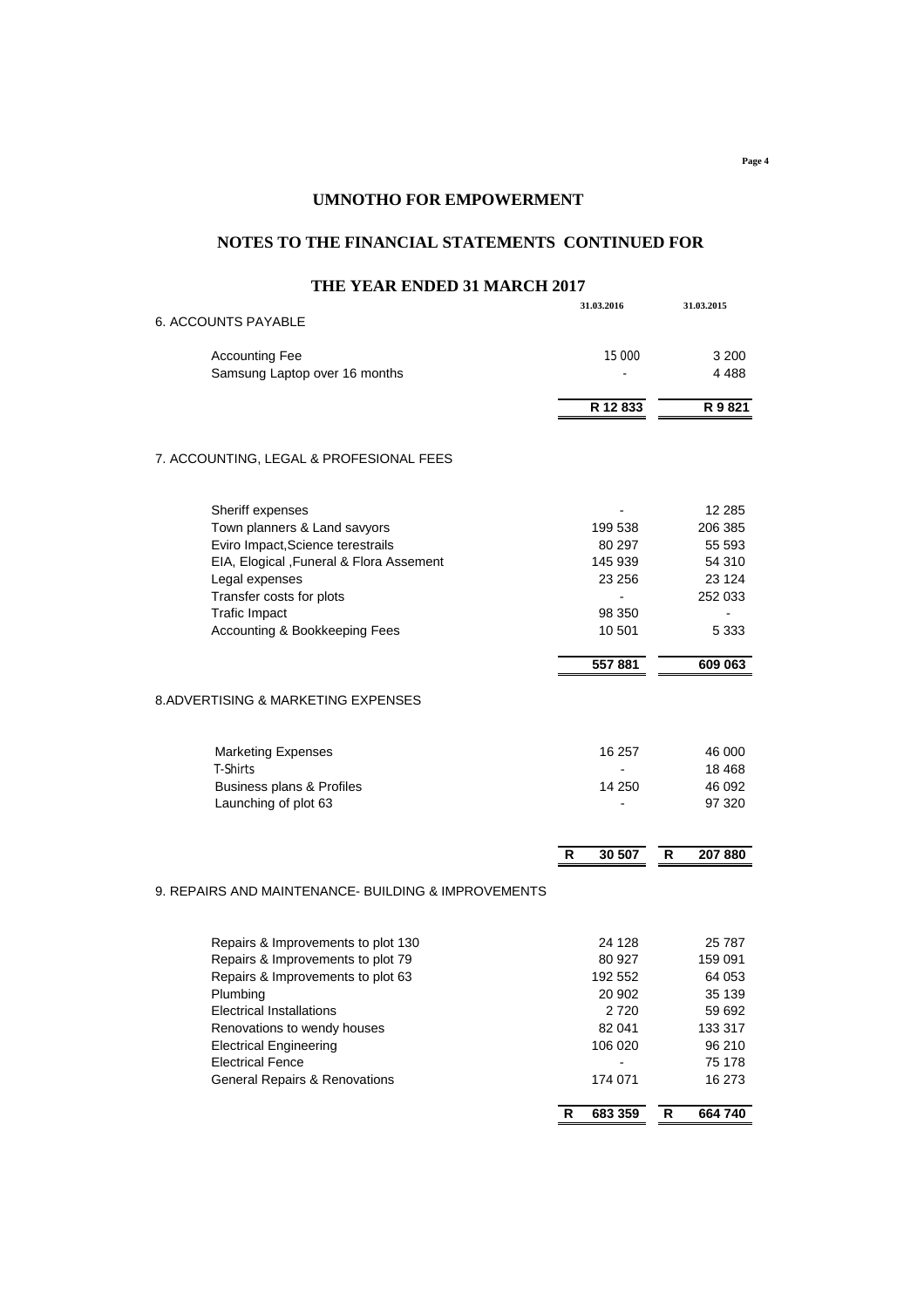#### **070-858 NPO**

## **FINANCIAL STATEMENTS FOR THE PERIOD ENDED**

## **31 MARCH 2017**

| COMMITTEE:               | Mr.L. Gama<br>Ms.P. Vilakazi<br>Mrs.C. Letsoko                                | - Chairperson<br>- Secretary<br>- Treasurer |                            |
|--------------------------|-------------------------------------------------------------------------------|---------------------------------------------|----------------------------|
| NATURE OF BUSINESS:      | Non profit organisation                                                       |                                             |                            |
| <b>BUSINESS ADDRESS:</b> | Plot 69 Rietvlei<br>Muldersdrift<br>Mogale                                    |                                             |                            |
| <b>BANKERS:</b>          | Standard Bank<br>Key West<br>Krugersdorp                                      |                                             |                            |
| <b>ACCOUNTANTS:</b>      | Wheeler, McGregor & Associates<br>Krugersdorp                                 |                                             |                            |
| <b>CONTENTS:</b>         | <b>Balance Sheet</b><br>Income Statement<br>Notes To The Financial Statements |                                             | Page 2<br>Page 3<br>Page 4 |

APPROVAL OF THE FINANCIAL STATEMENTS

The Financial Statements set out on pages 2 to 5 were approved by the Chairperson on 18 October 2017, and signed by him.

The Chairperson is responsible for the maintenance of adequate accounting records and the preparation and integrity of the Financial Statements and related information.

The Chairperson is also responsible for the organisation's system of internal financial control. These are designed to provide reasonable, but not absolute, assurance as to the reliability of the Financial Statements and to adequately safeguard, verify and maintain accountability of assets and to prevent and detect misstatement and loss. Nothing has come to the attention of the Chairperson to indicate that any material breakdown in the function of these controls, procedures and systems has occurred during the year under review.

The Financial Statements have been prepared on the going concern basis, since the Chairperson has every reason to believe that the organisation has adequate resources in place to continue in operation for the foreseeable future.

Mr.L. Gama